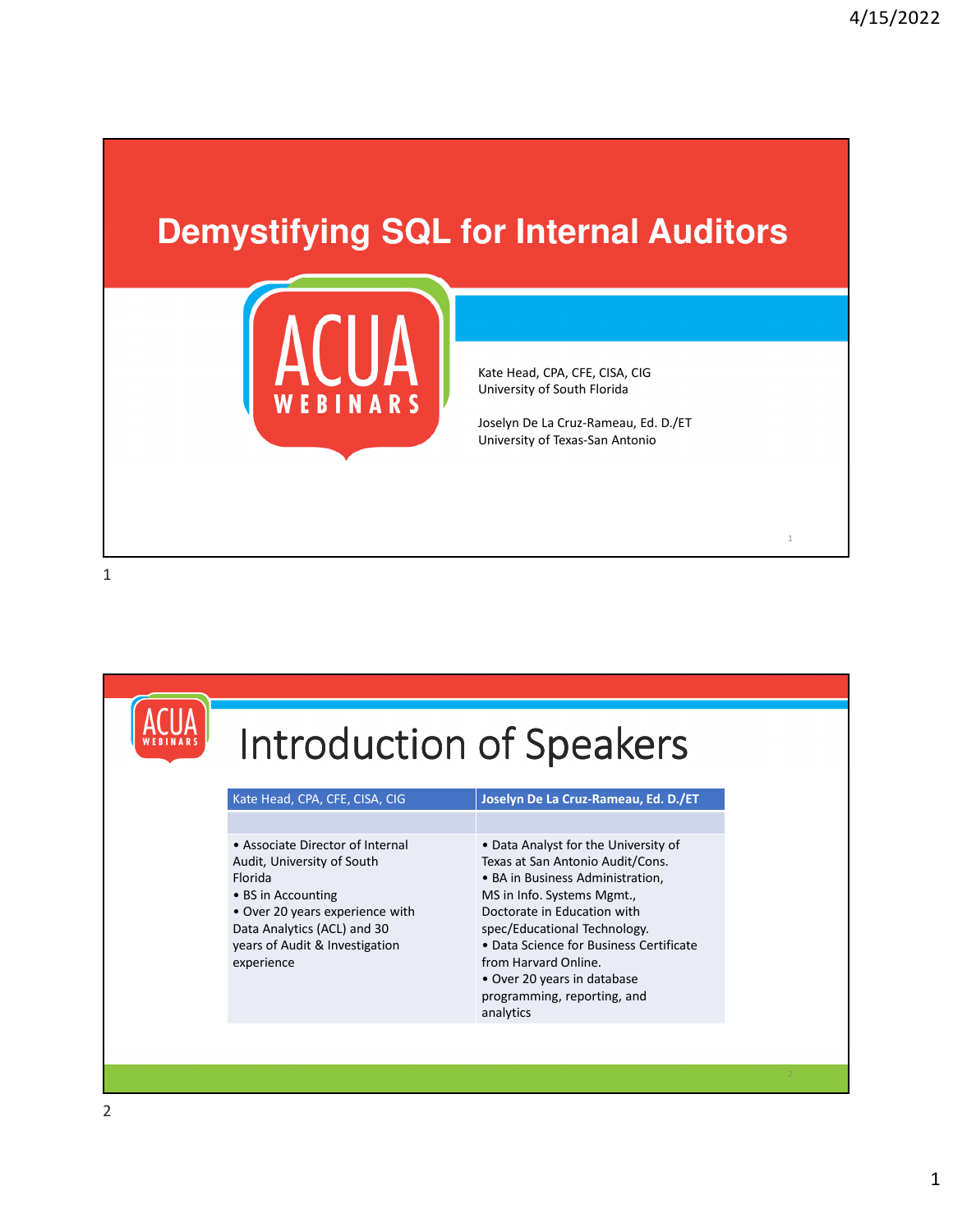# **Session Objectives**

- Gain an understand of how to use SQL code.
- Learn the process for reviewing SQL code.
- Understand how to write and document SQL code.
- Explore best practice or use cases through interactions with others.

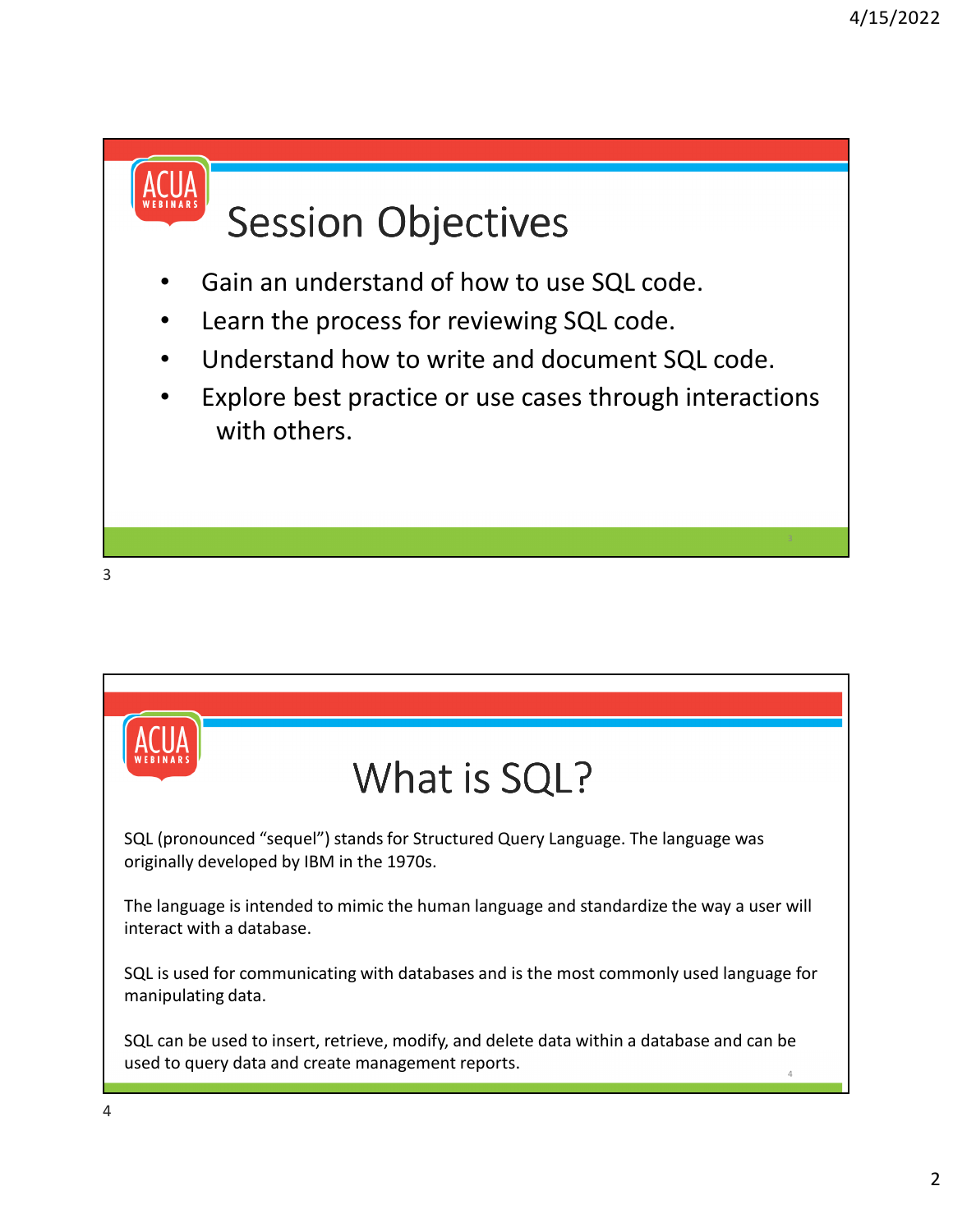



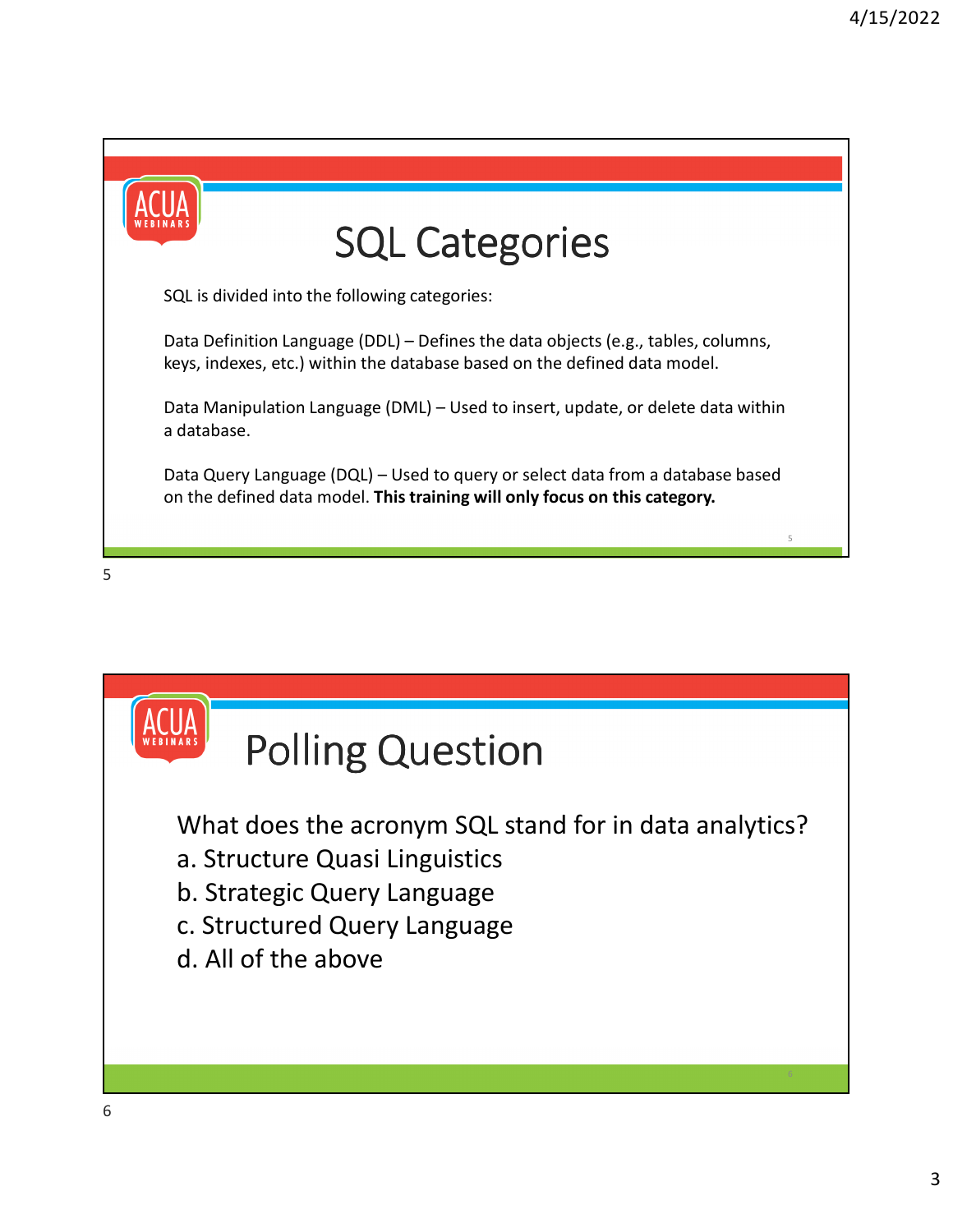



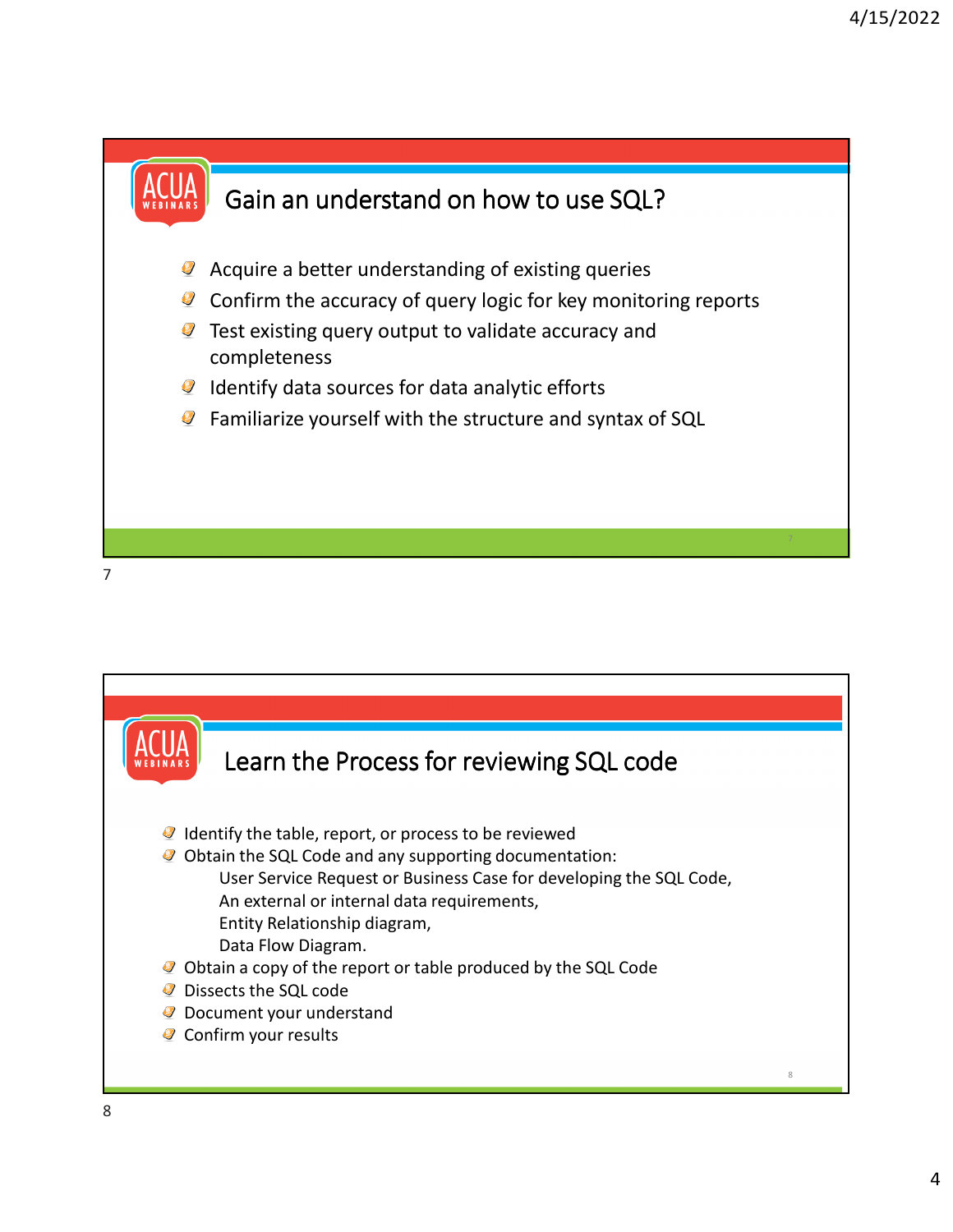



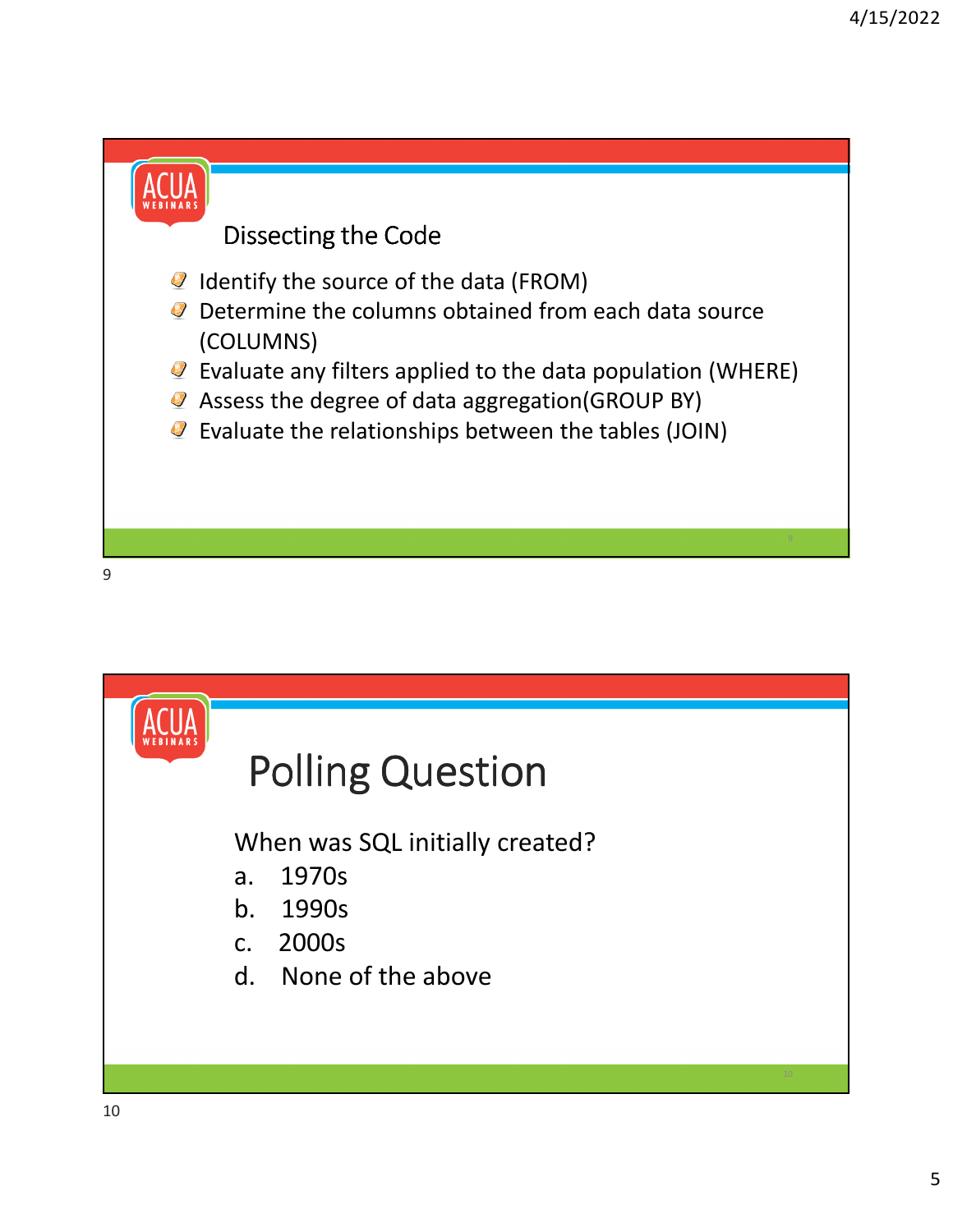#### Understand how to write and document SQL Code

- SELECT column name(s)
- **P** FROM table name
- **WHERE** condition
- GROUP BY column\_name(s)
- **HAVING condition**
- ORDER BY column\_name(s);

*According to CodeAcademy:* 

*We are living in a data-driven world, many businesses store information inside massive databases. Structured Query Language (aka SQL) helps data scientists, engineers, and non-technical(auditors) employees manage and work with all kinds of database info in their daily work.* 

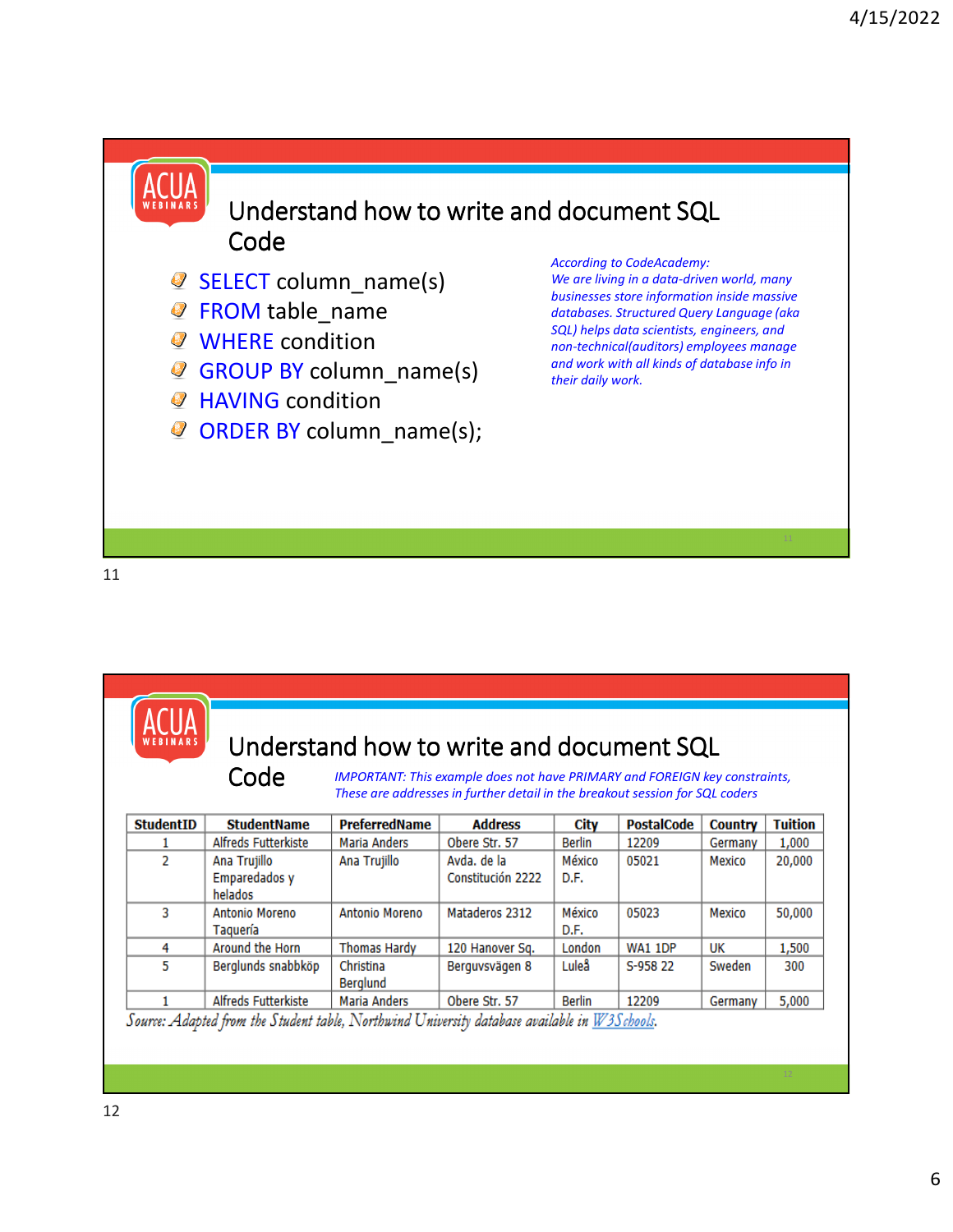### Understand how to write and document SQL Code (SELECT/FROM)

**■ SELECT StudentID, StudentName, PreferredName, Address,** City, PostalCode, Country, Tuition **P** FROM Student;

13

### Understand how to write and document SQL Code (SELECT/FROM)

| <b>StudentID</b> | <b>StudentName</b>                       | PreferredName         | <b>Address</b>                   | City           | <b>PostalCode</b> | <b>Country</b> | <b>Tuition</b> |
|------------------|------------------------------------------|-----------------------|----------------------------------|----------------|-------------------|----------------|----------------|
|                  | Alfreds Futterkiste                      | Maria Anders          | Obere Str. 57                    | Berlin         | 12209             | Germany        | 1,000          |
| 2                | Ana Trujillo<br>Emparedados y<br>helados | Ana Trujillo          | Avda, de la<br>Constitución 2222 | México<br>D.F. | 05021             | Mexico         | 20,000         |
| 3                | Antonio Moreno<br>Taguería               | Antonio Moreno        | Mataderos 2312                   | México<br>D.F. | 05023             | Mexico         | 50,000         |
| 4                | Around the Horn                          | <b>Thomas Hardy</b>   | 120 Hanover Sq.                  | London         | <b>WA1 1DP</b>    | UK             | 1,500          |
| 5                | Berglunds snabbköp                       | Christina<br>Berglund | Berguvsvägen 8                   | Luleå          | S-958 22          | Sweden         | 300            |
|                  | Alfreds Futterkiste                      | Maria Anders          | Obere Str. 57                    | Berlin         | 12209             | Germany        | 5,000          |

Source: Adapted from the Student table, Northwind University database available in  $W3S$ chools.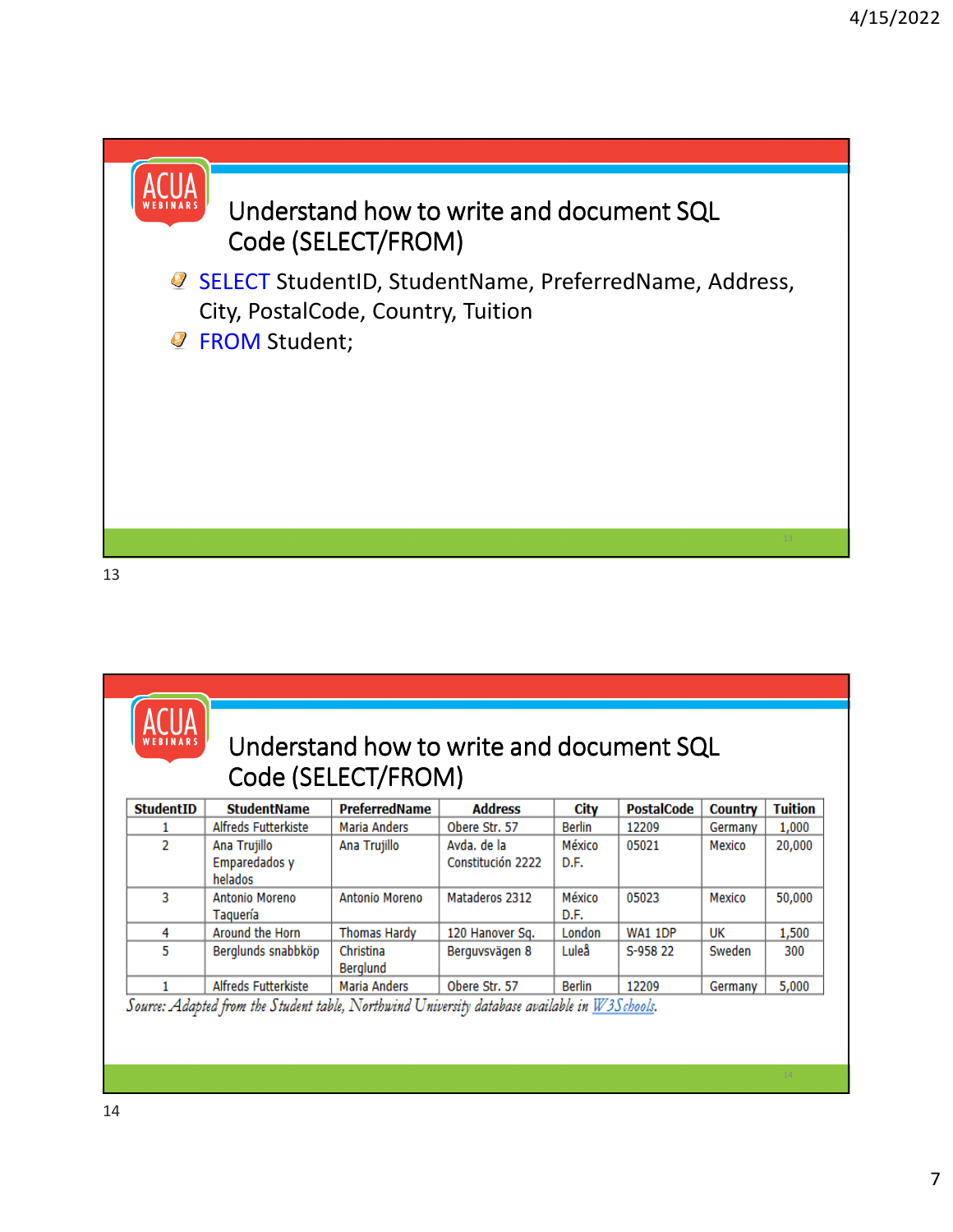

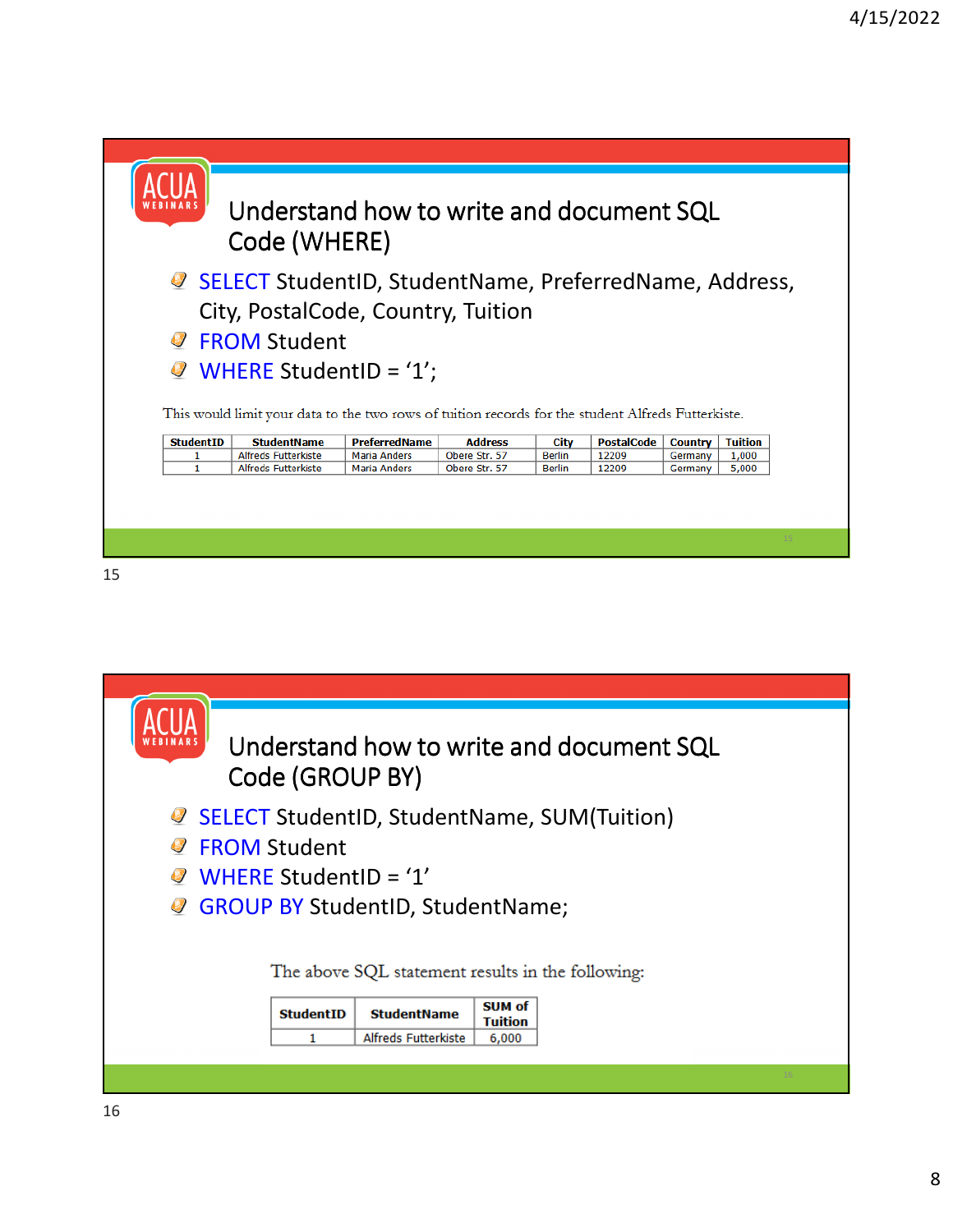

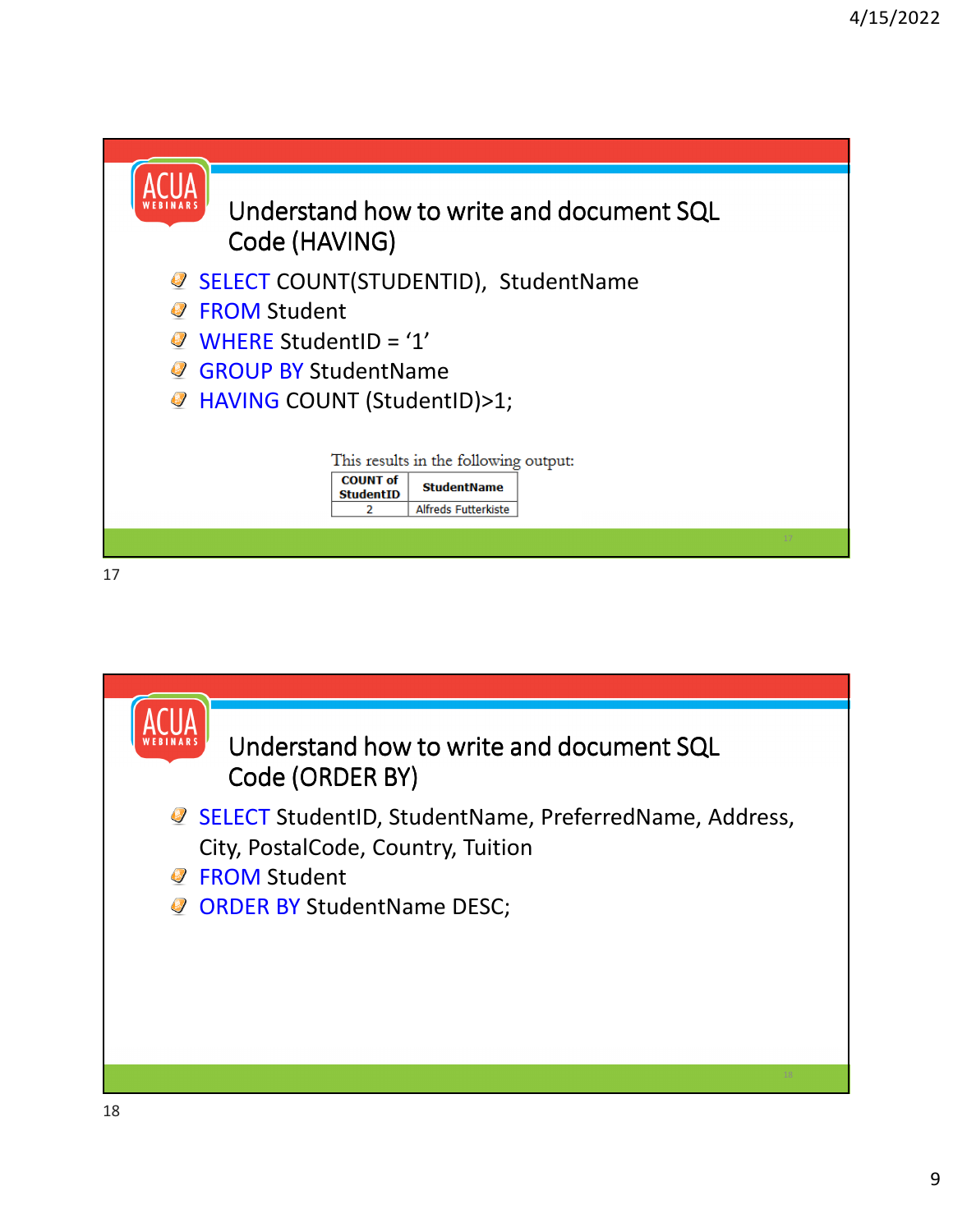

### Understand how to write and document SQL Code (ORDER BY)

| <b>StudentID</b> | <b>StudentName</b>               | PreferredName      | <b>Address</b>              | City          | PostalCode Country |         | <b>Tuition</b> |
|------------------|----------------------------------|--------------------|-----------------------------|---------------|--------------------|---------|----------------|
|                  | Berglunds snabbkop               | Christina Berglund | Berguvsvagen 8              | Lulea         | S-958 22           | Sweden  | 300            |
| 4                | Around the Horn                  | Thomas Hardy       | 120 Hanover Sq.             | London        | WA11DP             | UK      | 1500           |
|                  | Antonio Moreno Taqueria          | Antonio Moreno     | Mataderos 2312              | Mexico D.F.   | 5023               | Mexico  | 50000          |
|                  | na Trujillo Emparedados y helado | Ana Trujillo       | vda. de la Constitution 222 | Mexico D.F.   | 5021               | Mexico  | 20000          |
|                  | Alfreds Futterkste               | Maria Anders       | Obere Str. 57               | <b>Berlin</b> | 12209              | Germany | 1000           |
|                  | Alfreds Futterkste               | Maria Anders       | Obere Str. 57               | <b>Berlin</b> | 12209              | Germany | 5000           |

### Understand how to write and document SQL Code (Table Relationships)

#### Table Relationships

A *one-to-one* (1:1)

Relationship means that each record in Table A relates to one, and only one, record in Table B, and each record in Table B relates to one, and only one, record in Table A.

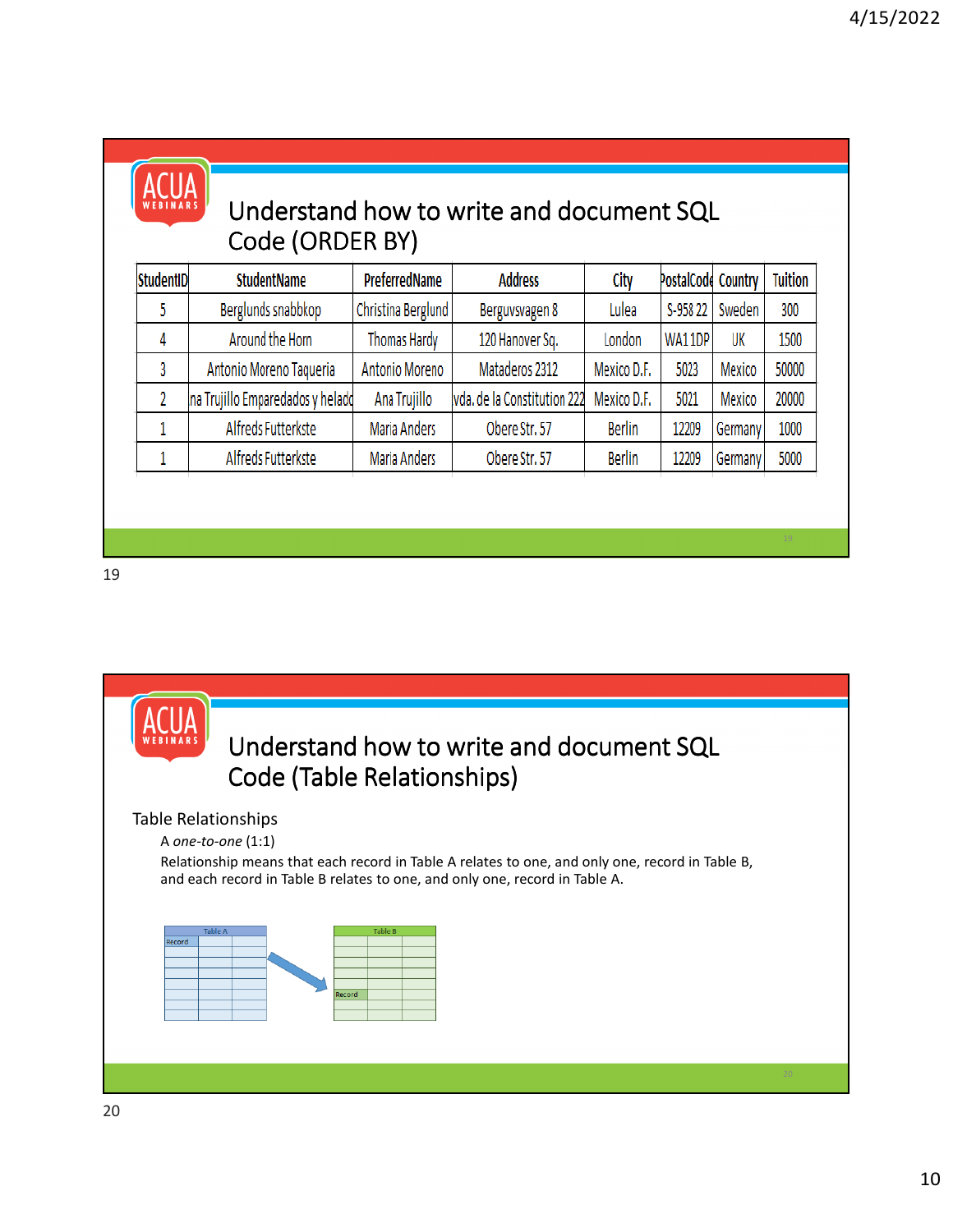

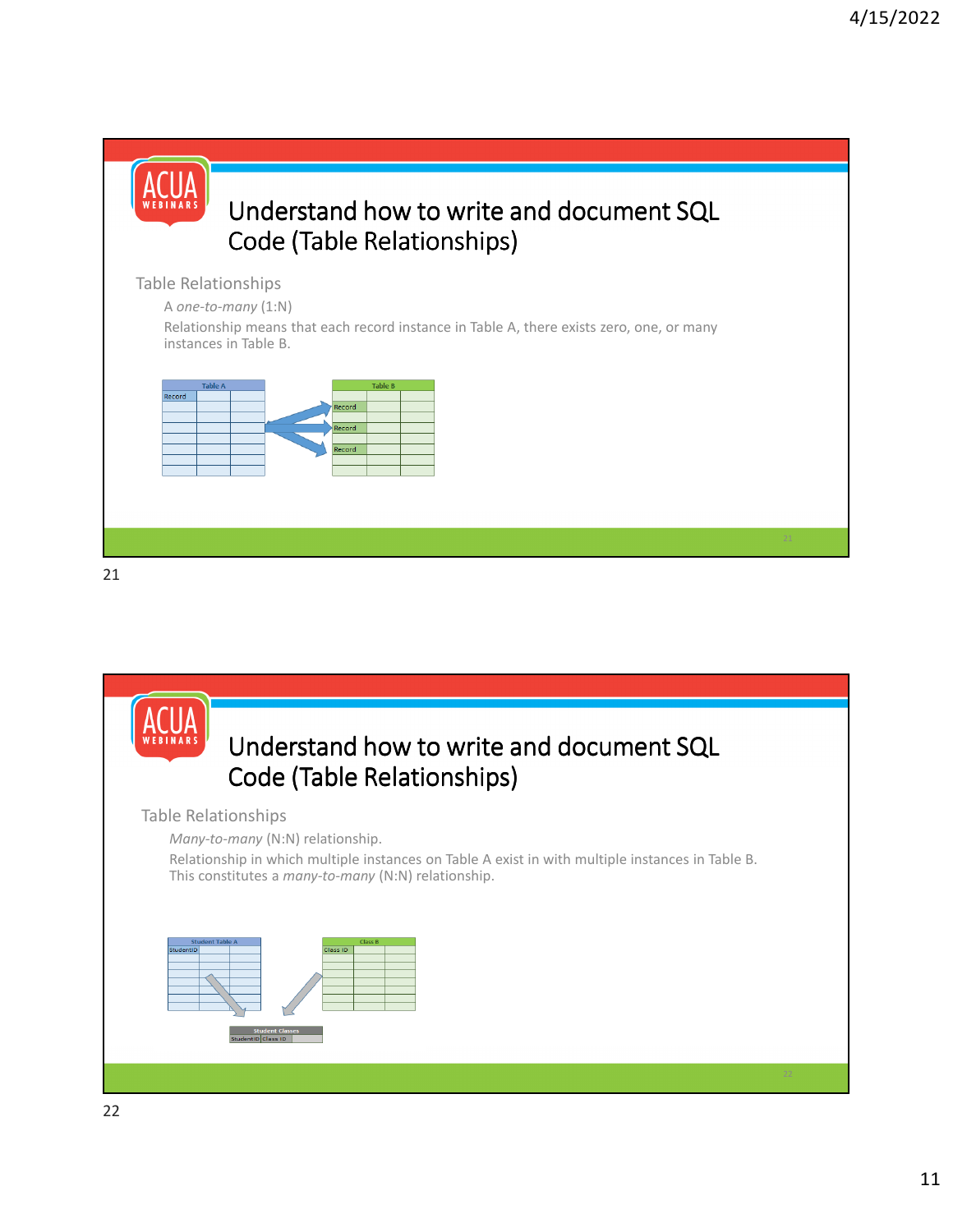![](_page_11_Figure_1.jpeg)

![](_page_11_Picture_2.jpeg)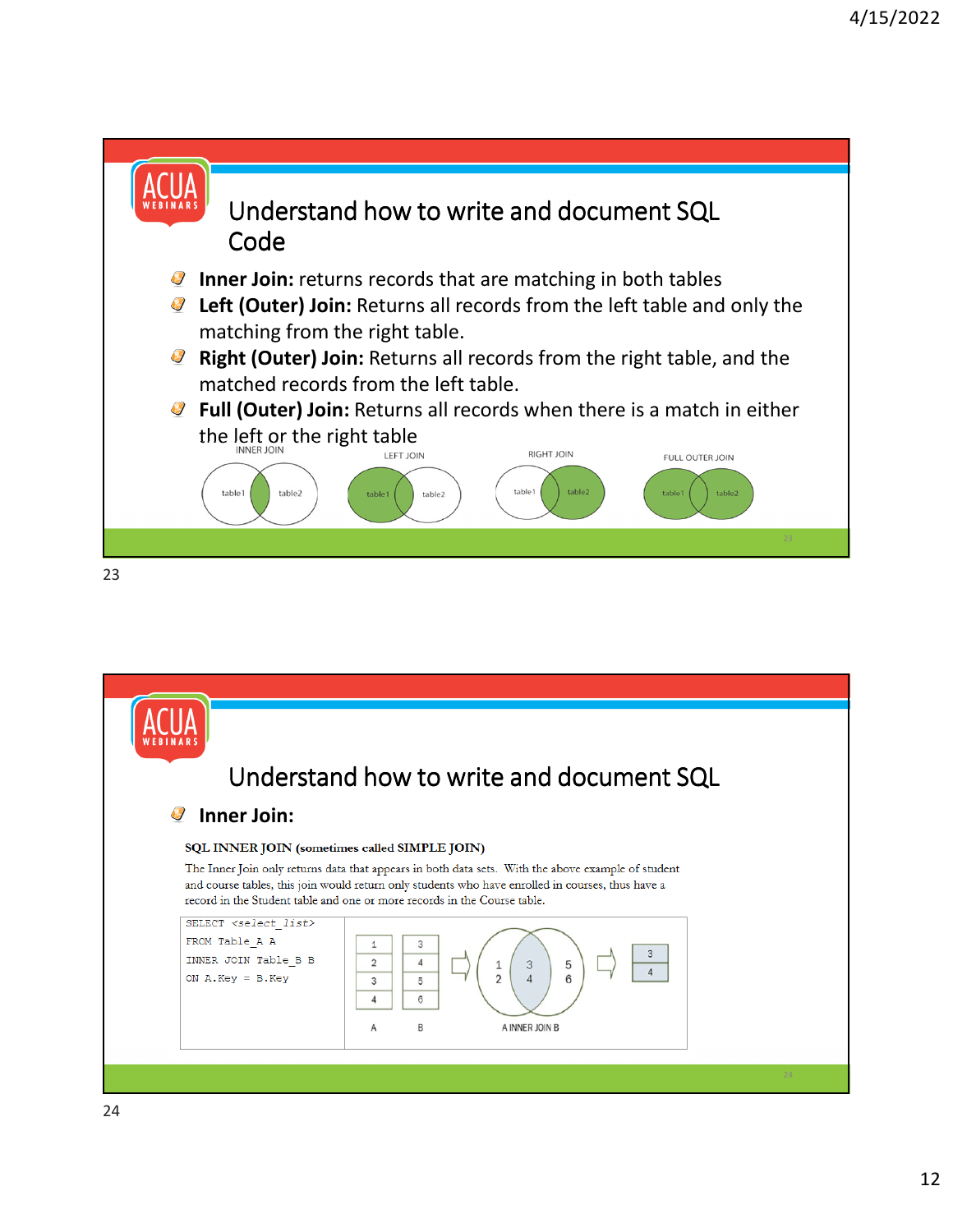#### Understand how to write and document SQL Code **SQL LEFT OUTER JOIN (sometimes called LEFT JOIN)**<br>The Left Outer Join returns all data in table A and only the matching records from table B. In our example, this Join would return all students in the student table and matching course information for the students in the student table. In other words, the results would list all students, but if a student was not assigned to any courses the course-related fields in the output would be blank. SELECT  $\mathbf{1}$  $\,1\,$ 3 <select list>  $\overline{2}$  $\overline{2}$  $\overline{4}$ FROM Table\_A A 3 5  $\perp$  $\overline{3}$  $\overline{2}$ 3 5  $\Lambda$ 6 LEFT JOIN  $\overline{A}$  $\overline{4}$ 6 Table\_B B ON  $A.Key =$ B A LEFT JOIN B A B.Key

![](_page_12_Picture_3.jpeg)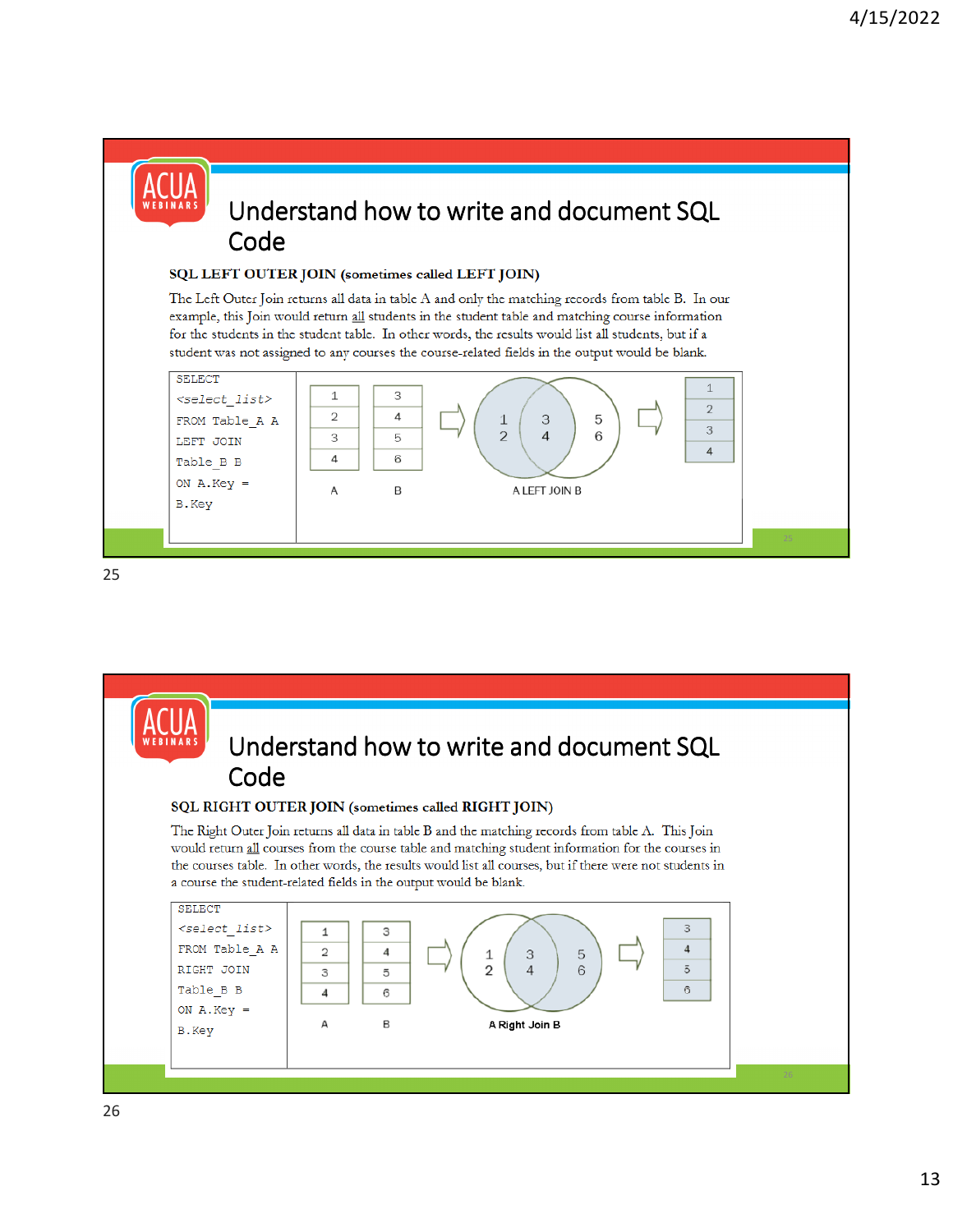![](_page_13_Figure_1.jpeg)

![](_page_13_Picture_3.jpeg)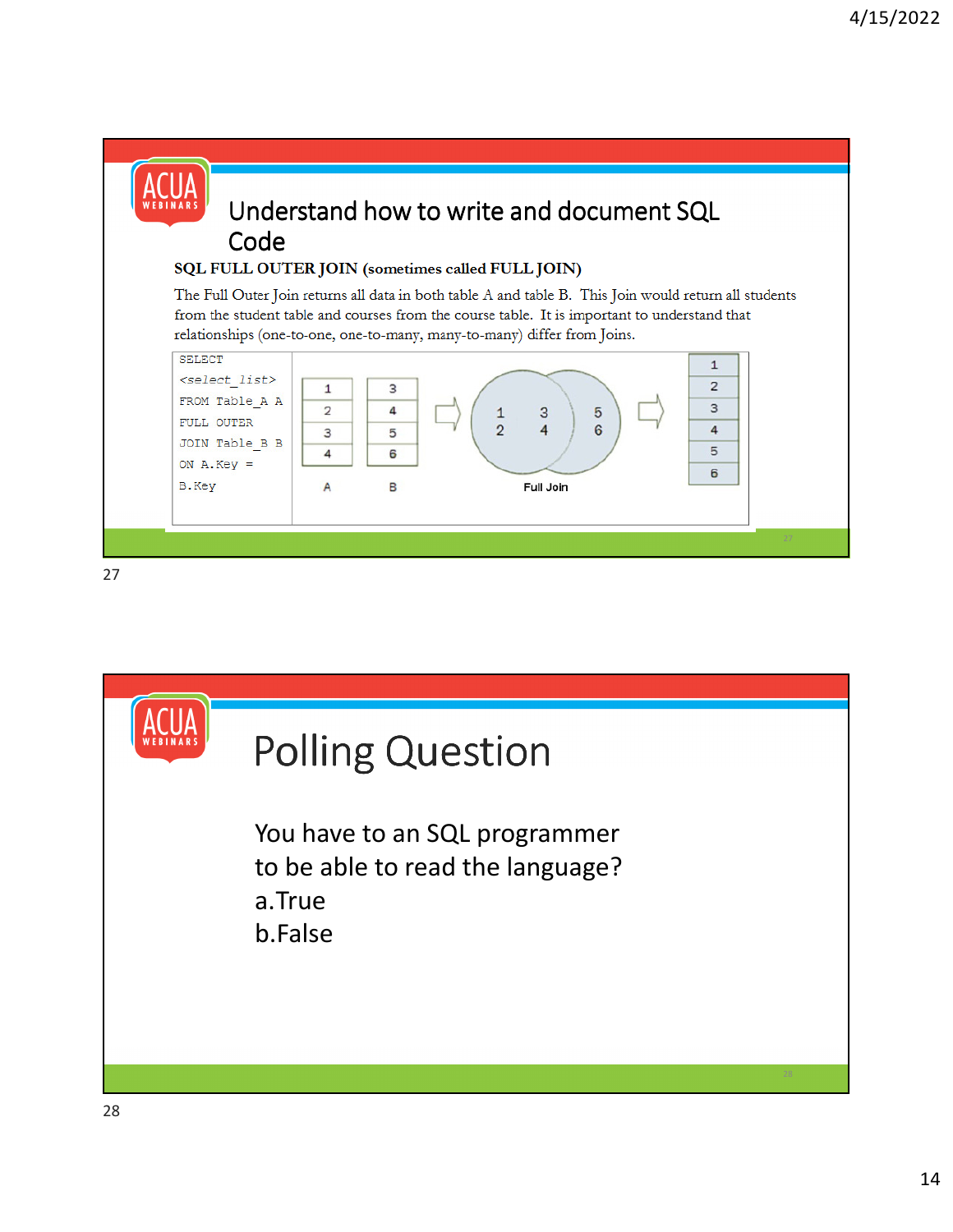![](_page_14_Picture_1.jpeg)

![](_page_14_Picture_2.jpeg)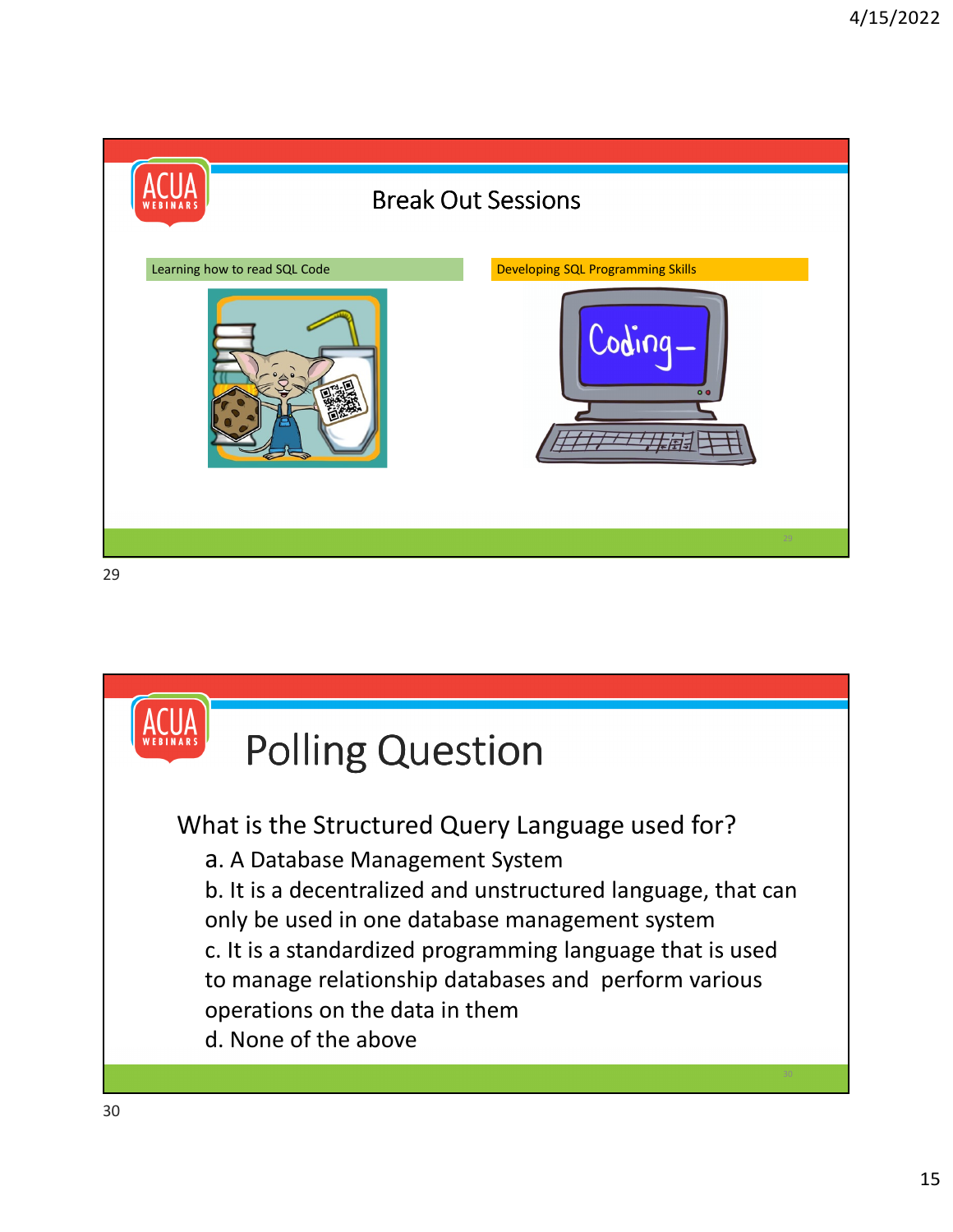![](_page_15_Picture_1.jpeg)

## **Resources**

Test your skills Introduction to SQL PPT (Pt 1) Introduction to SQL PPT (Pt 2)

![](_page_15_Picture_4.jpeg)

![](_page_15_Picture_6.jpeg)